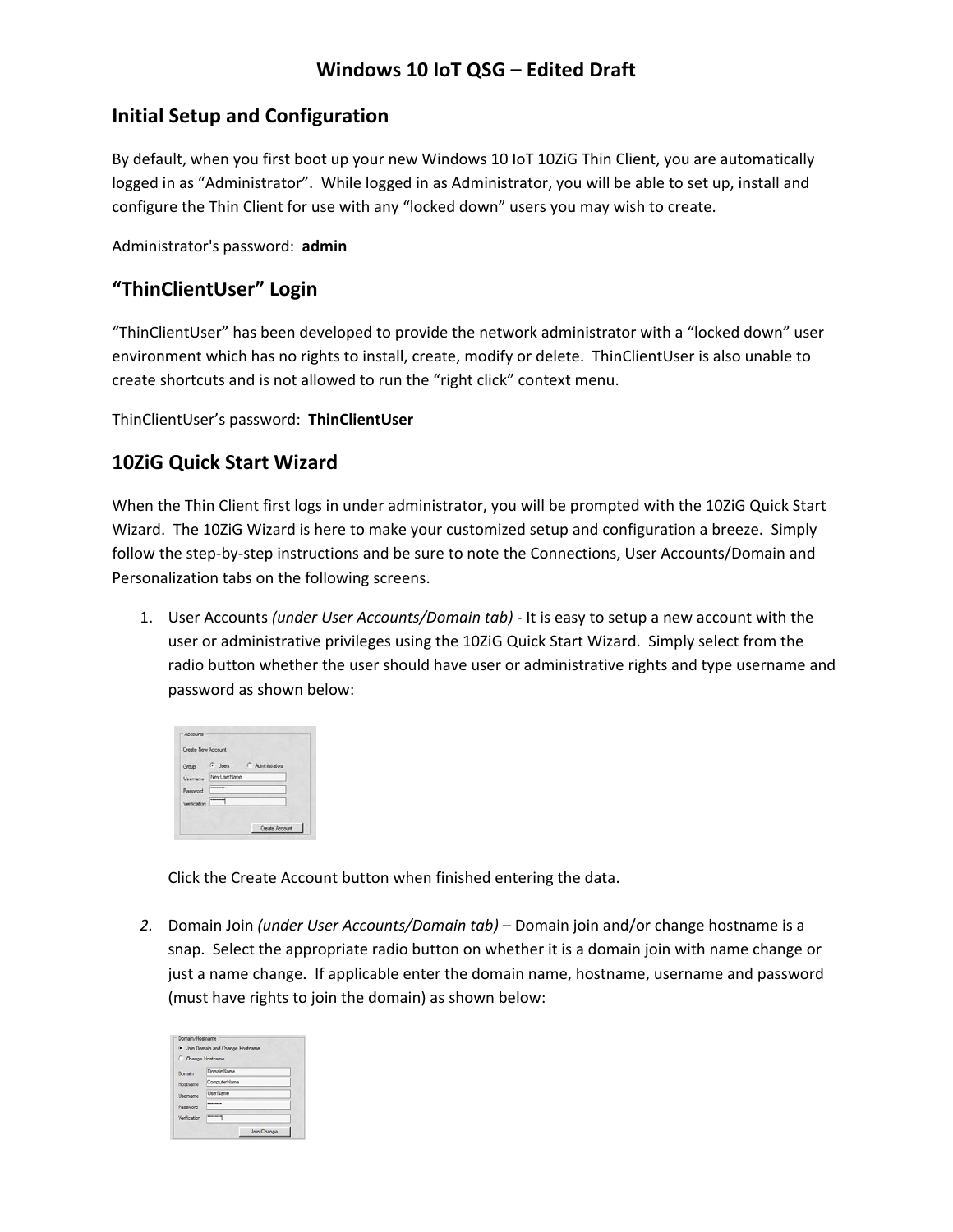Click the Join/Change button when finished entering the data.

3. Set up the Date & Time *(under Personalization tab) –* To change the date and time simply tab through the field and enter the date as shown below:

| 06/13/2016 10:12:19 |  |  |
|---------------------|--|--|
|---------------------|--|--|

Click the Set Date/Time button.

*4.* Enable/Disable the Unified Write Filter (UWF) *(under Personalization tab)* – By default the Unified Write Filter is off. To turn it on/off is quite easy. (Please do not turn it on until you are finished configuring your thin client). Please see document UWF Suggested Exclusions for extensive detail on UWF and setup. It can be downloaded here:

http://faq.10zigsupport.com/downloads/UWF%20Exclusions%20X86%20X64.pdf Select the appropriate radio button for the desired action. See below:

| Change Witte Filter |                    |
|---------------------|--------------------|
| (F English With     |                    |
| Deable With Filter  |                    |
|                     | Change With Filter |

Click Change Write Filter. It will require a reboot to enable and the image will be protected from any changes.

#### **Embedded Lockdown Manager**

Windows IoT comes with the Embedded Lockdown Manager. ELM is a snap-in to the Microsoft Management Console (MMC). You can use ELM directly on a Windows IoT device for shell launcher only or you can use ELM on a development computer and then remotely connect to the thin client device. ELM automatically detects which lockdown features are installed on the device, and displays configuration options for only those features. ELM uses Windows Management Instrumentation (WMI) to detect and change configuration settings. Watch our video of ELM in action here: https://www.youtube.com/watch?v=fpC-K3\_3QiI

You can Shell Launcher to replace the default Windows IoT shell with a custom shell. You can use any application or executable as your custom shell, such as a command window or a custom dedicated application. You can also configure Shell Launcher to launch different shell applications for different users or user groups. Here is the look and feel of the ELM.

| ←→ 右面目面                                                                                                        | Shell Launcher                                                                                                                                                                                 |                                                                                                                  | $\times$                                                                                                                                                         |   |
|----------------------------------------------------------------------------------------------------------------|------------------------------------------------------------------------------------------------------------------------------------------------------------------------------------------------|------------------------------------------------------------------------------------------------------------------|------------------------------------------------------------------------------------------------------------------------------------------------------------------|---|
| Embedded Lockdown Manager<br><b>B</b> DESKTOP-K1R9651<br>no Shell Launcher<br>S <b>Ga Unified Write Filter</b> | Properties<br>Launch Application<br>User or Group Name: Civil all that<br><b>Shall Executable:</b><br><b>CONTRACTOR</b><br>Optional Parameters:<br>Application Est<br>Unexpected Close Action: | Donald Grid Associated Chronic Corner Returns<br><b>CALIFORNIA MOVE</b><br><b>Browns</b><br><b>Restart Shell</b> | <b>kctions</b><br><b>Ihell Lauruther</b><br>Export to Power Shell<br>Add a shell<br>View<br>Refresh<br>Help<br><b>Mault Shell</b><br><b>Properties</b><br>Delete | ◚ |
| x                                                                                                              | <b>Return Code Actions</b>                                                                                                                                                                     | Return Code<br>Action<br>ARCHIM CRASHARO<br><b>Collection</b><br>Careel Juny<br>OK                               | <b>Help</b>                                                                                                                                                      |   |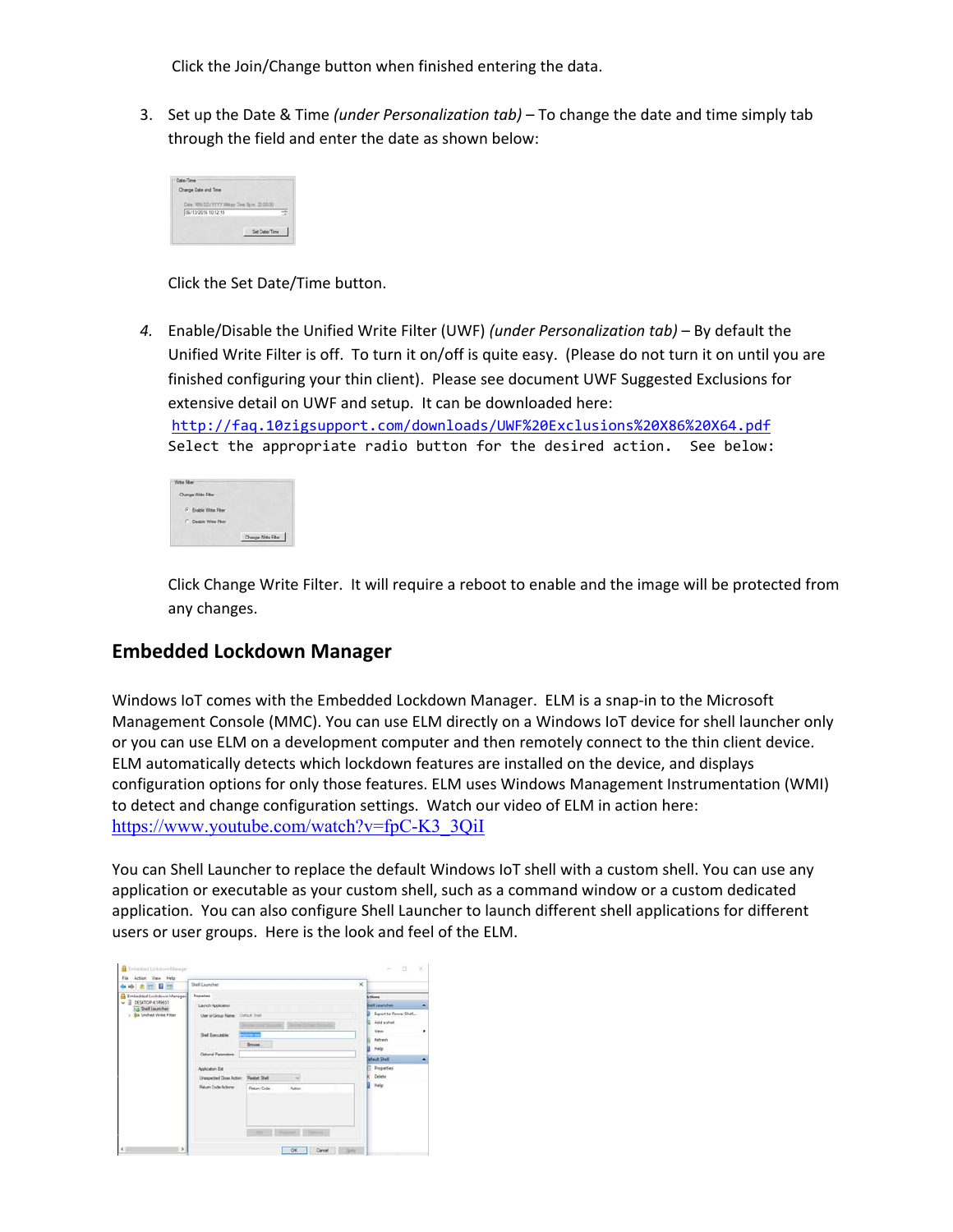## **Removing Automated Logon Feature**

By default the 10ZiG thin client is configured to auto logon as Administrator. That can be easily changed or removed by using the 10ZiG Quick Start Wizard. If you have exited the wizard you can start it up again by clicking on this icon  $\|P\|$  on the administrator desktop. Once the wizard is on the desktop click on the User Accounts/Domain tab. Choose the appropriate radio button to remove/change auto logon. Snapshot below is removing auto logon feature, note to change different data is required.

|                                       | C Autologon Domain C Disable Autologon Domain |
|---------------------------------------|-----------------------------------------------|
| C Autologon PC    Quable Autologon PC |                                               |
|                                       |                                               |
|                                       |                                               |
|                                       |                                               |
|                                       |                                               |
|                                       |                                               |

## **How to Set a Static IP Address:**

- 1. Click on Control Panel, Network and Sharing Center, Change Adapter Settings.
- 2. Right‐click Local Area Connection and Select Properties.
- 3. Select Internet Protocol Version 4 and Click Properties.
- 4. Enter the static IP address, the Subnet mask, the Default gateway and close the dialog box.
- 5. Click OK and OK again to close the Local Area Connection Properties box.

## **Tight VNC**

The default password to connect to the Thin Client using the 10ZiG Manager is admin.

## **Wireless Setup**

If your 10ZiG thin client came with a wireless network card, then click on the following icon  $\frac{1}{16}$ . It will detect all the wireless networks that are in range to the thin client. Sample located below:



Locate the network you want to connect to and click on its name. If it is a network you know and you will connect to on a regular basis, you should select the option that says: *"Connect automatically"*. This way, whenever your device is in the networks range, it will automatically connect to it.



Once you click or tap *Connect*, Windows scans for the security settings of the network. Then, it will ask you for its security key.

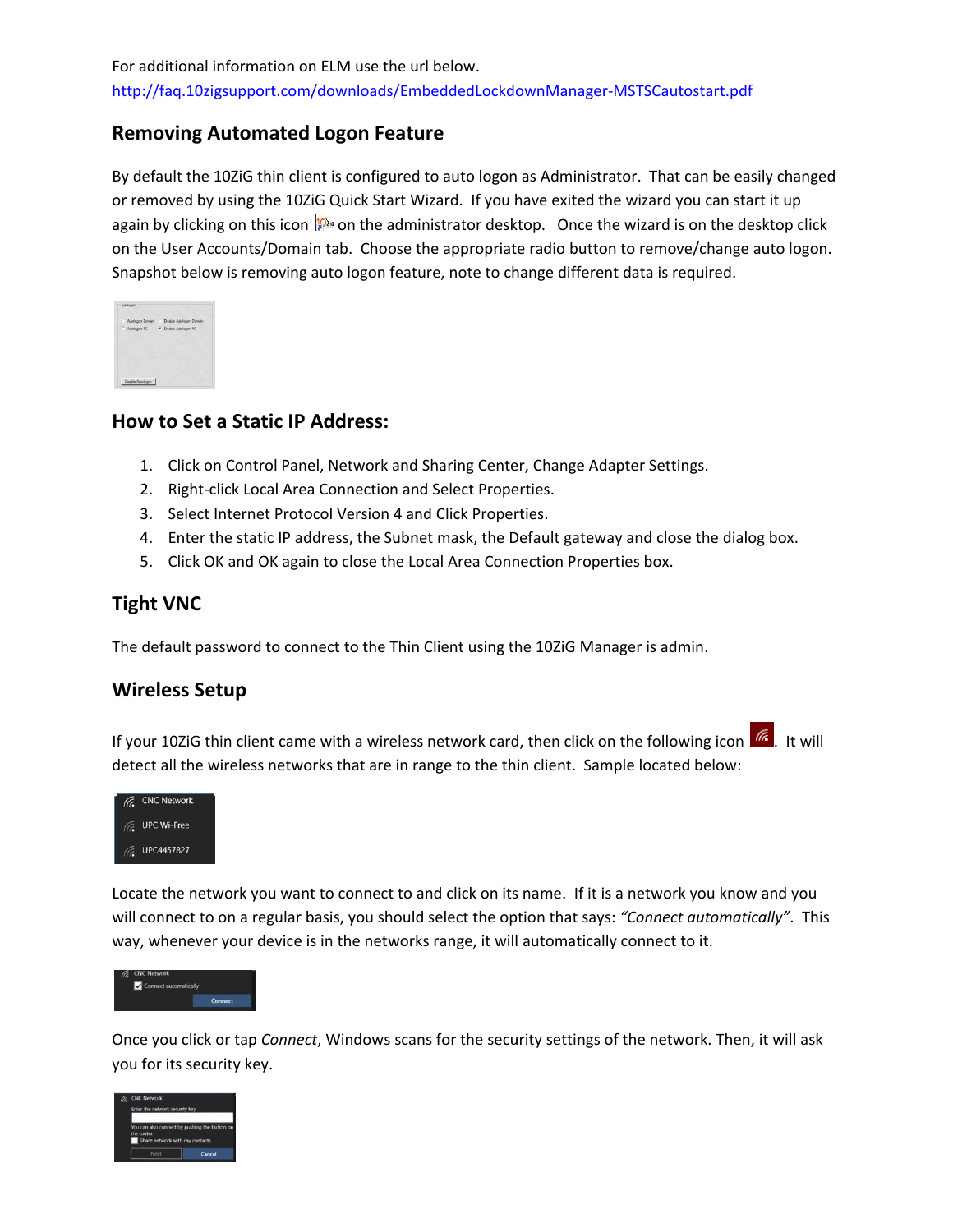Windows IoT offers an option called "*Share the network with my contacts"*. This is a feature called Wi‐Fi Sense that allows you to share the networks you connect to with your contacts. Wi‐Fi Sense shares the networks, but it does it in a secure way, as it does not disclose the credentials you or others use.

Once you have entered the password required by the network click next. If you want to check the accuracy of your password, you can see it before pressing "Next" by clicking the eye-like icon on its right side. When connected to the network the network name will display "Connected" to the right‐side.

## **Third Party Software Install**

You can install any additional third‐party software that you may need to use on the thin client. Such items can include hardware or device drivers as well as any additional software that is required to run on the thin client device.

## **Write Filter**

Windows IoT comes with the Unified Write filter installed on the 10ZiG thin client.

Unified Write Filter (UWF) is a sector‐based write filter that you can use to protect your storage media. UWF intercepts all write attempts to a protected volume and redirects those write attempts to a virtual overlay. This improves the reliability and stability of your device. You can use Hibernate Once/Resume Many (HORM). UWF also contains a file and registry filtering system. You can add specific files or folders on a protected volume to a file exclusion list to exclude those files and folders from being filtered by UWF. When a file or folder is in the exclusion list for a volume, all writes to that file or folder bypass UWF filtering, and are written directly to the protected volume and persist after the device restarts.

You must use an administrator account to add or remove file or folder exclusions during runtime, and you must restart the device for new exclusions to take effect

To determine if UWF and the filter status is enabled/disabled bring up an admin command prompt and type:

uwfmgr get‐config

For additional information how to add/remove file/registry exclusions

http://faq.10zigsupport.com/downloads/UWF%20Exclusions%20X86%20X64.pdf

For UWF Servicing on Windows Updates

http://faq.10zigsupport.com/downloads/UWF%20Servicing.pdf

#### **Management Software**

Free 10ZiG Manager Centralized Management Utility is available for download by visiting:

www.10zig.com/manager

Password: "Management" (password is case sensitive)

## **Warranty**